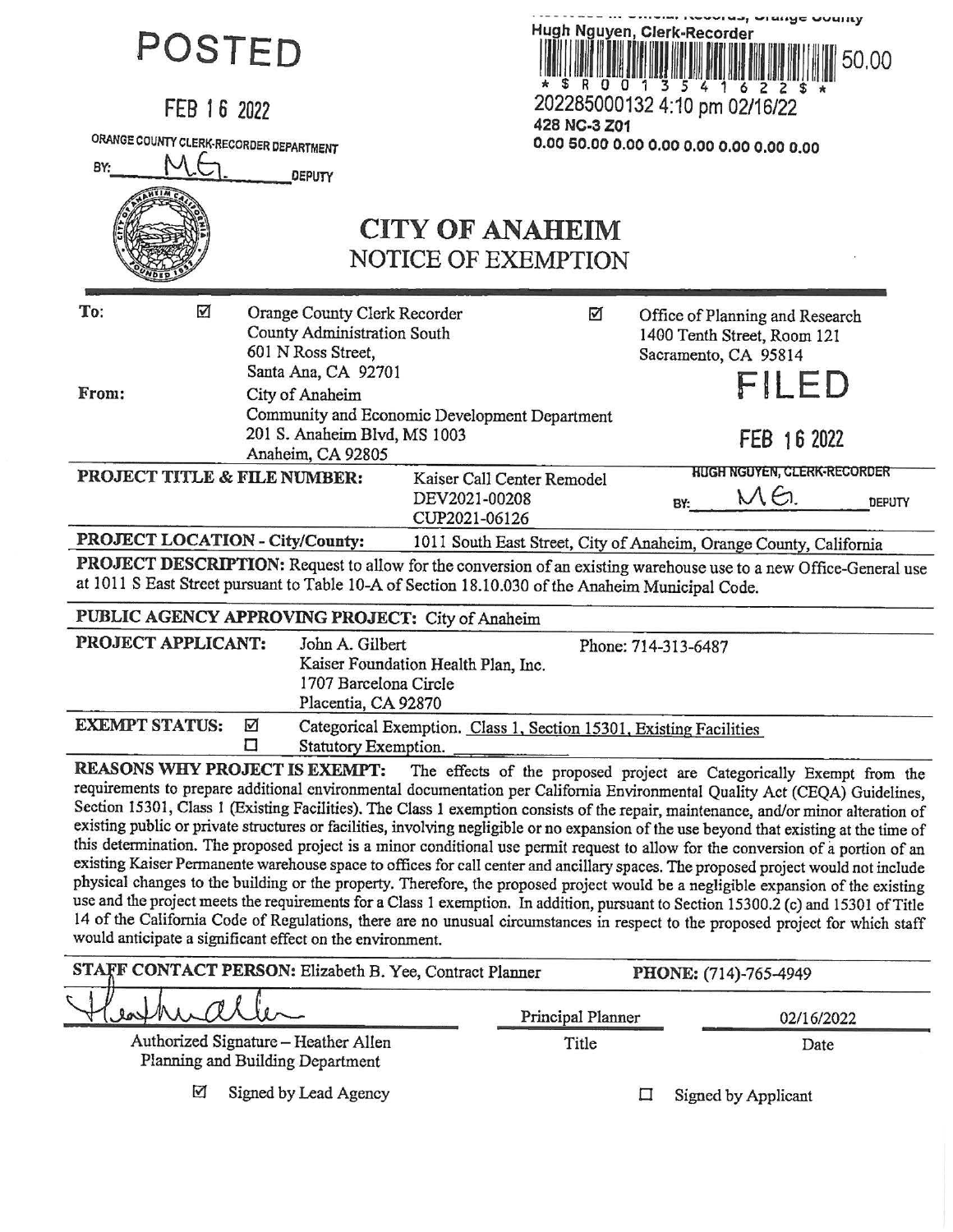

**HUGH NGUYEN**  CLERK-RECORDER

BIRTH AND DEATH RECORDS FICTITIOUS BUSINESS NAMES MARRIAGE LICENSES/RECORDS NOTARY REGISTRA TION ORANGE COUNTY ARCHIVES PASSPORTS PROPERTY RECORDS

#### **CITY OF ANAHEIM P.O. BOX** 3222 **ANAHEIM, CA** 92803

### Office of the Orange County Clerk-Recorder **Memorandum**

# SUBJECT: NOTICE OF EXEMPTION

The attached notice was received, filed and a copy was posted on  $02/16/2022$ 

# It **remained posted for 30 (thirty) days.**

Hugh Nguyen Clerk - Recorder In and for the County of Orange

By: Melissa Gomez Deputy

Public Resource Code 21092.3

The notice required pursuant to Sections 21080.4 and 21092 for an environmental impact report shall be posted in the office of the County Clerk of each county \*\*\* in which the project will be located and shall remain posted for a period of 30 days. The notice required pursuant to Section 21092 for a negative declaration shall be so posted for a period of 20 davs. unless otherwise required by law to be posted for 30 days. The Countv Clerk shall post notices within 24 hours of receipt.

### Public Resource Code 21152

All notices filed pursuant to this section shall be available for public inspection, and shall be posted \* \* \* **within 24 hours of receipt** in the office of the County Clerk. Each notice shall remain posted for a period of 30 days. \*\*\* Thereafter, the clerk shall return the notice to the local lead agency \*\*\* within a notation of the period it was posted. The local **lead** agency shall retain the notice for not less than nine months.

Additions or changes by underline; deletions by \*\*\*